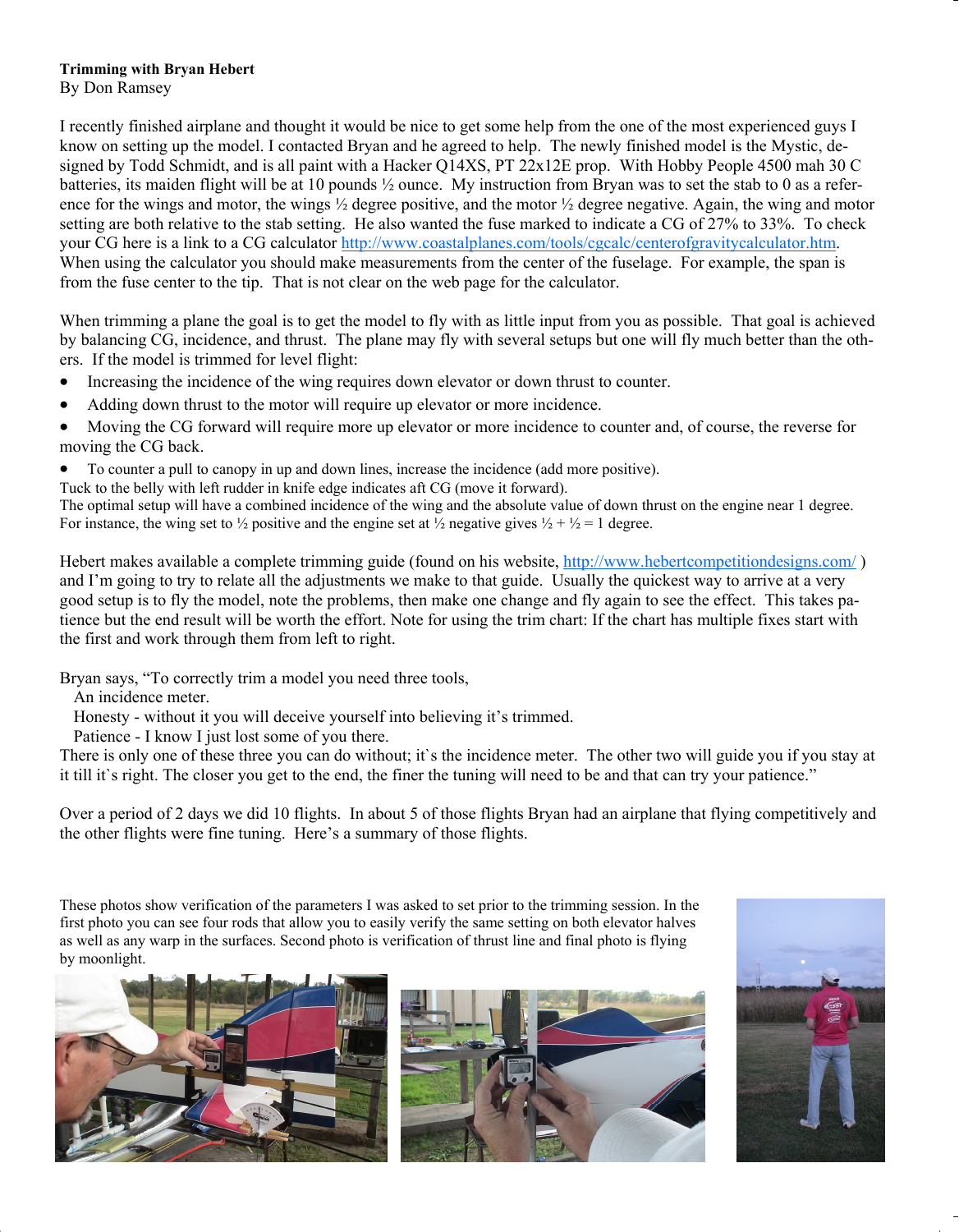|                   | UL                                                                                                                                                                                    | <b>DL</b>                                                                                         | <b>KELR</b>        | <b>KE RR</b>       |
|-------------------|---------------------------------------------------------------------------------------------------------------------------------------------------------------------------------------|---------------------------------------------------------------------------------------------------|--------------------|--------------------|
| <b>Flight 1</b>   | Pull to Canopy                                                                                                                                                                        | Canopy                                                                                            | Canopy, roll right | Belly, roll right  |
|                   | Right aileron trim required – more than average                                                                                                                                       |                                                                                                   |                    |                    |
|                   | Up elevator trim needed $-$ excessive                                                                                                                                                 |                                                                                                   |                    |                    |
|                   |                                                                                                                                                                                       |                                                                                                   |                    |                    |
| <b>Adjustment</b> | Add positive incidence on the left wing. This should require some down elevator on<br>the next flight which will help with the UL, DL, KE LR pull to canopy, take the roll            |                                                                                                   |                    |                    |
|                   | out of both KE, and take some up elevator trim out. Note: it also allowed the model to                                                                                                |                                                                                                   |                    |                    |
|                   | fly more stable in the wind.                                                                                                                                                          |                                                                                                   |                    |                    |
| <b>Flight 2</b>   | Canopy                                                                                                                                                                                | <b>OK</b>                                                                                         | $Belly - slight$   | <b>Belly</b>       |
| <b>Adjustment</b> | There was a slight roll to left on KE. Increase incidence on left wing and check sur-<br>faces with instruments                                                                       |                                                                                                   |                    |                    |
| <b>Flight 3</b>   | Canopy                                                                                                                                                                                | Canopy                                                                                            | $Canopy - slight$  | $Canopy-slight$    |
| <b>Adjustment</b> |                                                                                                                                                                                       |                                                                                                   |                    |                    |
|                   | Looking at Bryan's Trimming Chart, this would require 2 different adjustments, one<br>for the UL and DL and one for the KE. The best plan is make one adjustment and see              |                                                                                                   |                    |                    |
|                   | what happens. The chart says to move the CG back to correct KE pull to canopy, so,                                                                                                    |                                                                                                   |                    |                    |
|                   | we moved the CG back from 27% to 33%. This change in CG should require a little<br>down elevator on the next flight and correct the KE.                                               |                                                                                                   |                    |                    |
| <b>Flight 4</b>   | Canopy                                                                                                                                                                                | Canopy                                                                                            | $Belly - slight$   | Belly – slight and |
|                   |                                                                                                                                                                                       |                                                                                                   |                    | roll right         |
| <b>Adjustment</b> | The pull to the canopy in the UL was the biggest problem here and to correct that the                                                                                                 |                                                                                                   |                    |                    |
|                   | Trim Chart says to increase incidence, so, we added 1-1/2 turns positive incidence.<br>Positive incidence will require a little down elevator and correct the pull to canopy on       |                                                                                                   |                    |                    |
|                   | the up line.                                                                                                                                                                          |                                                                                                   |                    |                    |
| Flight 5          | Canopy                                                                                                                                                                                | Canopy                                                                                            | Canopy             | Belly, roll right  |
| <b>Adjustment</b> |                                                                                                                                                                                       | Add 1-3/4 ounces tail weight (since my flight batteries were at their rear limit on their         |                    |                    |
|                   | mount) and decrease the incidence of the wing. I'll change the mounting system for<br>the batteries later if the tail weight is still needed. This is fine tuning to arrive at a bal- |                                                                                                   |                    |                    |
|                   | ance.                                                                                                                                                                                 |                                                                                                   |                    |                    |
| Flight 6          | OK                                                                                                                                                                                    | OK                                                                                                | <b>Belly</b>       | <b>Belly</b>       |
| <b>Adjustment</b> |                                                                                                                                                                                       | Decrease the incidence of the wing because of KE. This should require a little more up            |                    |                    |
|                   | elevator on the next flight. Aircraft flies very well at this point and this is fine tuning<br>to see if adjustment can improve overall performance.                                  |                                                                                                   |                    |                    |
| Flight 7          | OK                                                                                                                                                                                    | <b>OK</b>                                                                                         | <b>Belly</b>       | Belly              |
|                   |                                                                                                                                                                                       |                                                                                                   |                    |                    |
| <b>Adjustment</b> | Add down thrust (the model came from the maker with 1 degree down thrust and I had<br>shimmed mine to 1/2 degree) and remove 1 ounce weight from tail.                                |                                                                                                   |                    |                    |
| <b>Flight 8</b>   | Canopy - slight                                                                                                                                                                       | <b>OK</b>                                                                                         | OK                 | $Belly - slight$   |
| <b>Adjustment</b> | Remove remaining <sup>3</sup> / <sub>4</sub> ounce weight from tail.                                                                                                                  |                                                                                                   |                    |                    |
| <b>Flight 9</b>   | OK                                                                                                                                                                                    | OK                                                                                                | OK                 | Near perfect       |
| <b>Adjustment</b> |                                                                                                                                                                                       | Add down thrust to arrive at factory setting. Spinner backplate matches nose of model.            |                    |                    |
|                   |                                                                                                                                                                                       | The thrust line was only about a $\frac{1}{4}$ degree or less off the nose so shims were removed. |                    |                    |
| Flight 10         | <b>OK</b>                                                                                                                                                                             | <b>OK</b>                                                                                         | OK                 | OK                 |
| <b>Adjustment</b> | Now start adjusting for snaps and spins                                                                                                                                               |                                                                                                   |                    |                    |

As a review, if your airplane pulls to the belly on both knife edges you have either too much pos incidence in the wing or the plane is tail heavy. Let's use the snaps and spins to figure this out. Snaps should be set up to only need about 12 deg up 14 deg down elevator, 15-18 deg aileron and low rate rudder (approximately 60% of full rate). The airplane should snap, stay on line and instantly recover with no winding up or guessing the exit. If you can`t control snap/spin exit with low rudder rate, you're tail heavy. If you